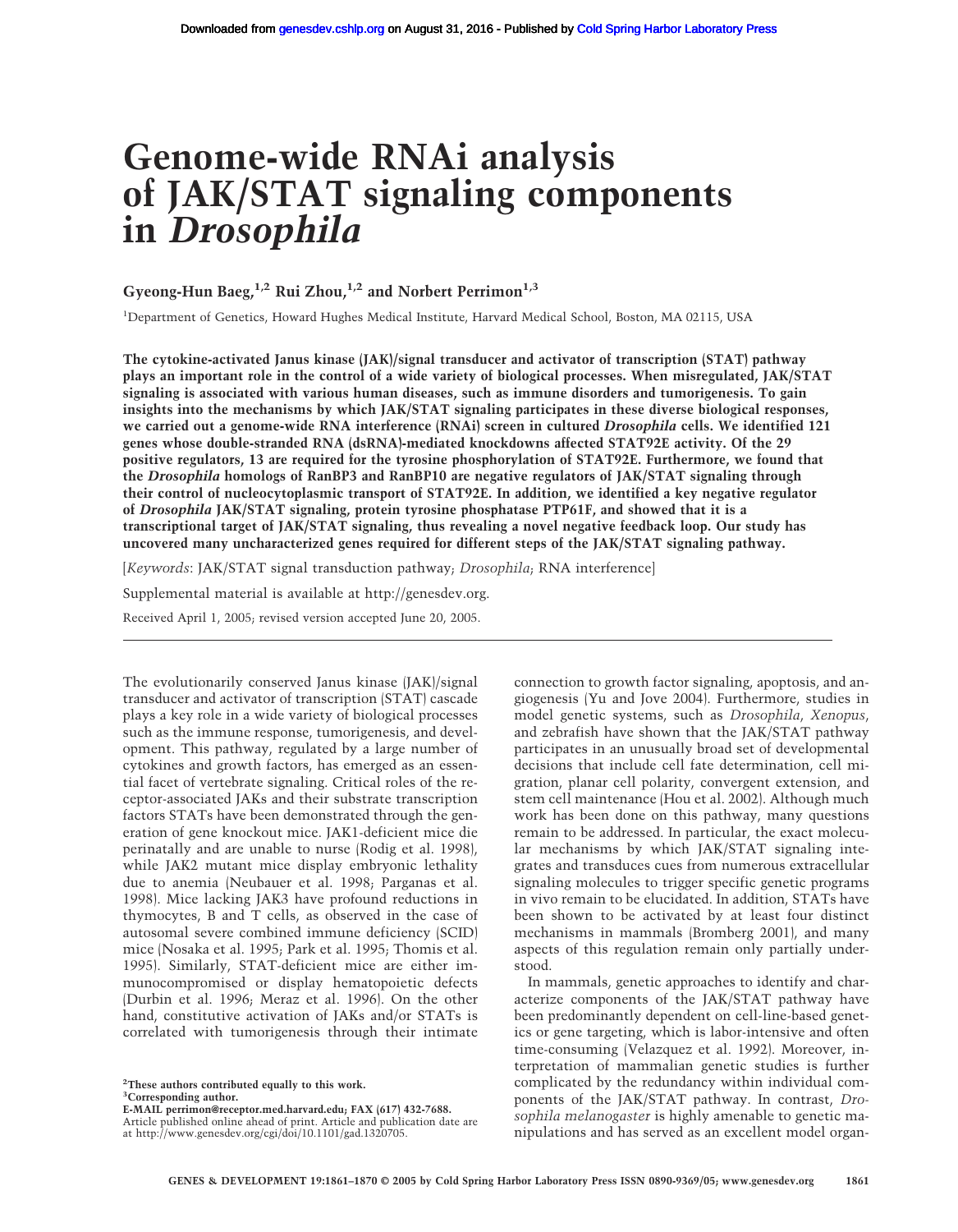ism to study the JAK/STAT pathway. Genetic studies in *Drosophila* have identified several canonical components of the JAK/STAT pathway, including cytokinelike molecules Unpaired (Upd); Domeless/Master of Marelle (Dome/Mom), the Upd receptor distantly related to the mammalian gp130 subfamily; Hopscotch (Hop), the *Drosophila* homolog of vertebrate JAK; STAT92E, the STAT protein; and SOCS36E, a negative regulator of the JAK/STAT pathway (Hou et al. 2002). However, the inherent limitations of forward genetic approaches make it likely that many genes remain unidentified. Recently, the development of high-throughput genome-wide RNAi-based technology in cultured *Drosophila* cells offers a rapid, systematic, and complementary methodology for dissecting gene functions (Boutros et al. 2004; Dasgupta et al. 2005). This quantitative cell-based RNAi analysis also offers the advantage of uncovering gene function associated with subtle phenotypes and/or redundancy that might not be readily identifiable through genetic studies, including those in sensitized genetic backgrounds (Bach et al. 2003). Furthermore, with abundant genetic tools readily available, *Drosophila* is a superior genetically tractable system for the in vivo validation of candidate genes.

There are a number of steps involved in signaling through the JAK/STAT pathway, including phosphorylation and nucleocytoplasmic shuttling of STAT92E. We hoped to identify new members of this canonical pathway as well as proteins that might function as modulators by regulating different steps of this pathway. To this end, we performed a genome-wide RNAi screen in cultured *Drosophila* cells and identified 121 genes that represent 29 potential positive and 92 negative regulators of the JAK/STAT pathway. Importantly, among these were five canonical components of the JAK/STAT pathway, including Upd2, Dome, Hop, STAT92E, and SOCS36E, indicating the robustness and validity of this approach. The 29 positive regulators were further analyzed by examining the effect of their double-stranded RNA (dsRNA)-mediated knockdown on STAT92E tyrosine phosphorylation. We also demonstrate that *Drosophila* homologs of RanBP3 and RanBP10 are involved in STAT92E nucleocytoplasmic transport. Finally, we characterized the first protein tyrosine phosphatase, PTP61F, that negatively regulates the *Drosophila* JAK/STAT pathway. Together, these findings underscore the robustness of genome-wide RNAi screening approaches to uncover novel regulators involved in different steps in signaling pathways.

#### **Results**

# *Generating a JAK/STAT reporter gene in* Drosophila

*SOCS36E* (*Drosophila* homolog of suppressor of cytokine signaling gene family) encodes a negative regulator of the JAK/STAT signaling pathway in *Drosophila*, and has been shown to be transcriptionally activated by JAK/STAT signaling (Callus and Mathey-Prevot 2002; Karsten et al. 2002). Upon close examination of the *SOCS36E* genomic region, we identified a 441-bp fragment in the enhancer of the *SOCS36E* gene that contains two potential STAT92E-binding sites. To generate a JAK/STAT reporter, we placed five tandem repeats of this genomic fragment upstream of a minimal heatshock promoter-driven cDNA encoding the firefly *luciferase* gene (Fig. 1A), herein referred to as 10XSTAT92E– luciferase. To confirm that this reporter gene was responsive to JAK/STAT signaling and to select a *Drosophila* cell line that would allow for the identification of both positive and negative regulators of STAT92E activity, we first transfected various *Drosophila* cell lines with 10XSTAT92E–luciferase and an Actin promoter-driven *Renilla luciferase* expression vector (Act-*Renilla*) together with various dsRNAs. We tested dsRNAs against known JAK/STAT components and quantified the activity of JAK/STAT signaling by measuring relative luciferase units (RLU), which equaled the ratio of the absolute activity of firefly luciferase to *Renilla* luciferase. A *Drosophila* Schneider cell line derivative (S2-NP) exhibited robust endogenous JAK/STAT activity, and this activity was sensitive to RNAi manipulations. The addition of dsRNAs against positive regulators, such as *STAT92E*, *Hop*, and *Dome*, led to a 12- to 24-fold decrease in the reporter activity, whereas dsRNA against a negative regulator, *SOCS36E*, increased its activity by threefold (Fig. 1B). Thus the reporter gene faithfully reflected JAK/STAT signaling in S2-NP cells.

## *A cell-based genome-wide RNAi screen and data analysis*

To identify additional modulators of the JAK/STAT pathway whose loss-of-function affects STAT92E activ-



**Figure 1.** Generating a JAK/STAT reporter construct. (*A*) Schematic representation of the 10XSTAT92E–luciferase reporter construct. Five copies of a genomic fragment from the *SOCS36E* intronic region containing two STAT92E-binding sites were placed upstream of a *hsp* minimal promoter-driven firefly *luciferase* gene. (*B*) *Drosophila* S2-NP cells were transfected with 10XSTAT92E–luciferase and Act-*Renilla* together with dsRNAs against various canonical components of the JAK/ STAT pathway. Luciferase assay was performed 4 d later, and the reporter activity was normalized as the ratio of firefly/*Renilla*. Note that the control value was set to 1. The results were from two independent experiments.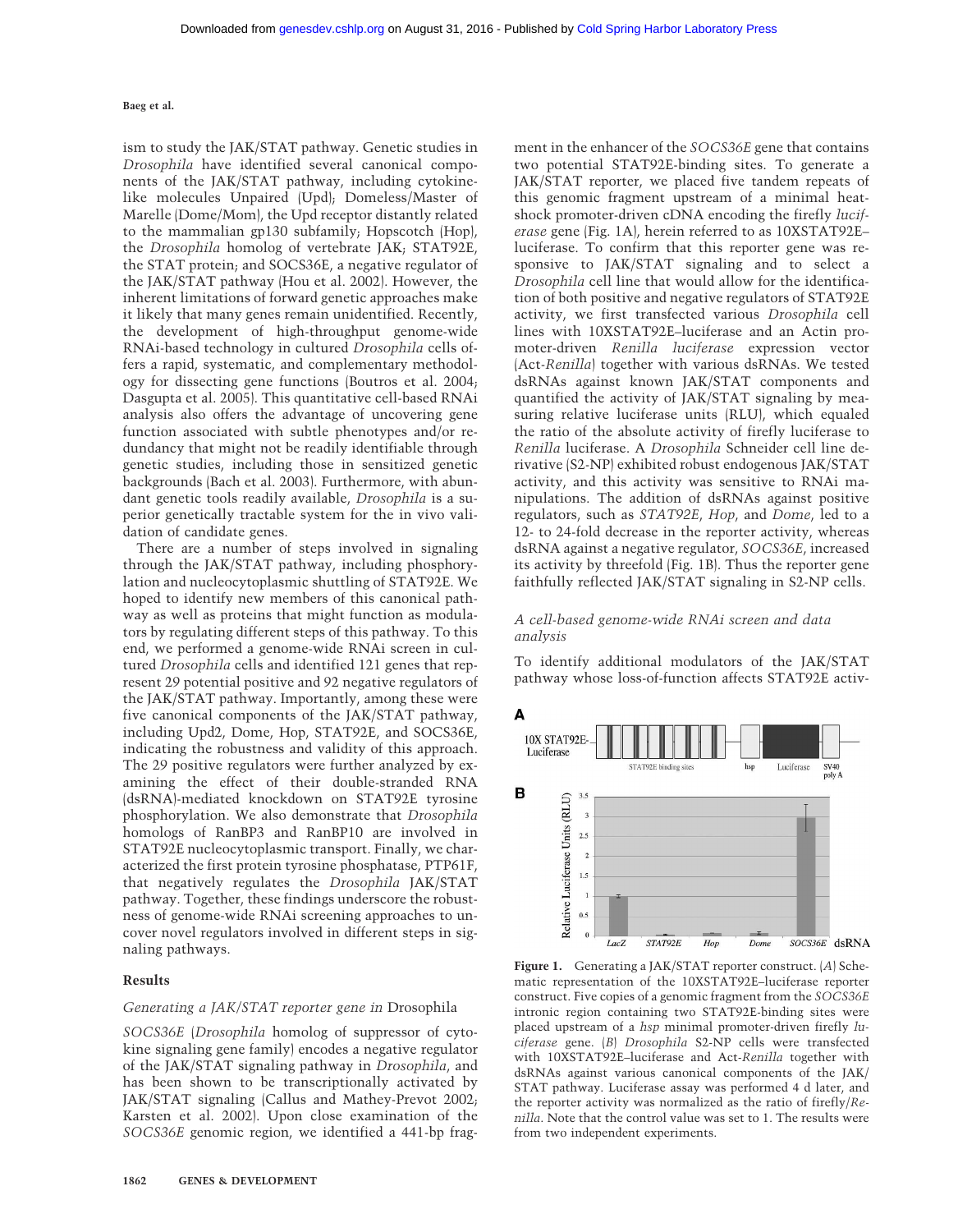ity, we performed a genome-wide RNAi screen using cultured *Drosophila* S2-NP cells in 384-well plates. We used a library of ∼21,300 dsRNAs (Boutros et al. 2004) that target >95% of the annotated genes in the *Drosophila* genome (Hild et al. 2003). Luciferase values were analyzed and potential candidate genes were assigned on the basis of their deviation from the plate average for each given plate (see Materials and methods). In the primary screen, we identified 474 candidate genes that include 259 genes that reduced JAK/STAT signaling by more than two standard deviations (SD) and 215 genes that increased signaling by more than three SD when knocked down by RNAi (Fig. 2A). Importantly, among these genes we independently identified five canonical components of the JAK/STAT pathway: Upd2, Dome, Hop, STAT92E, and SOCS36E, confirming the robustness of the screen (Fig. 2B).

Of these 474 candidate genes, 188 represent sequences not annotated by the Berkeley *Drosophila* Genome Project (which were based on an inclusive algorithm for determining ORFs in the fly genome) (Hild et al. 2003), ribosomal proteins, and proteins involved in RNA processing and translation (data not shown). These genes were not pursued further. We next repeated the same assay with the remaining 286 genes in duplicate. Twohundred-two candidate genes (71%) identified in the primary screen were verified. In the primary screen, we used Act-*Renilla* for normalizing the transfection efficiency. Because the candidate genes from the primary screen were determined by calculating the Firefly/*Renilla* ratio, it is conceivable that some of them might arise from the effect of certain dsRNAs on the *Actin* promoter. Thus, to remove candidate genes that might affect the *Actin* promoter and not the JAK/STAT responsive element, we repeated our reporter assay using a Pol III promoter-driven *Renilla* luciferase expression vector (pol III-*Renilla*). We found that 81 candidates (40%) fell into this category and were not pursued further (data not shown). Thus this screen identified 121 candidate genes that specifically modulate JAK/STAT signaling in S2-NP cells (Supplementary Table 1). Importantly, Upd2, a cytokine-like molecule, is among the positive regulators identified in the screen. Thus, the endogenously expressed Upd2 is responsible for basal levels of JAK/STAT signaling in S2-NP cells.

These 121 genes were assigned to categories based on their predicted molecular functions, protein domains, and reports from the literature to help us to predict functions and generate testable hypotheses for further characterization (Fig. 2B). These categories include (1) canonical JAK/STAT signaling pathway component, (2) kinase/phosphatase, (3) chromatin remodeling, (4) protein trafficking, (5) cell adhesion, (6) structural molecule, (7) transcription factor, and (8) miscellaneous.

Next, we assayed the 29 positive regulators in cells stimulated with exogenous Upd, a well-characterized ligand for JAK/STAT signaling. We found that 27 genes were validated in this assay, strongly suggesting that the screen has identified bona fide components of the JAK/ STAT signaling pathway (Supplementary Table 1). This assay revealed that Upd2 and CG17836 are not required for Upd-induced JAK/STAT signaling. Since Upd2 is an endogenously expressed cytokine responsible for basal levels of JAK/STAT signaling, it is not expected to be required for the JAK/STAT signal elicited by exogenous Upd.

# *Identification of genes that affect tyrosine phosphorylation of STAT92E*

To more clearly elucidate the roles of positive regulators, we assayed their requirement for the phosphorylation of STAT92E. Tyrosine phosphorylation is a key step in STAT activation upon cytokine/receptor stimulation.



**Figure 2.** Data analysis for the JAK/STAT screen. (*A*) Scatter plot for three representative screen plates. Cutoffs were set as 2 SD below the mean or 3 SD above the mean RLU. Note that all three "spiked in" control dsRNAs against *STAT92E* were identified. (*B*) Pie chart depicting categories of genes identified in the JAK/STAT screen.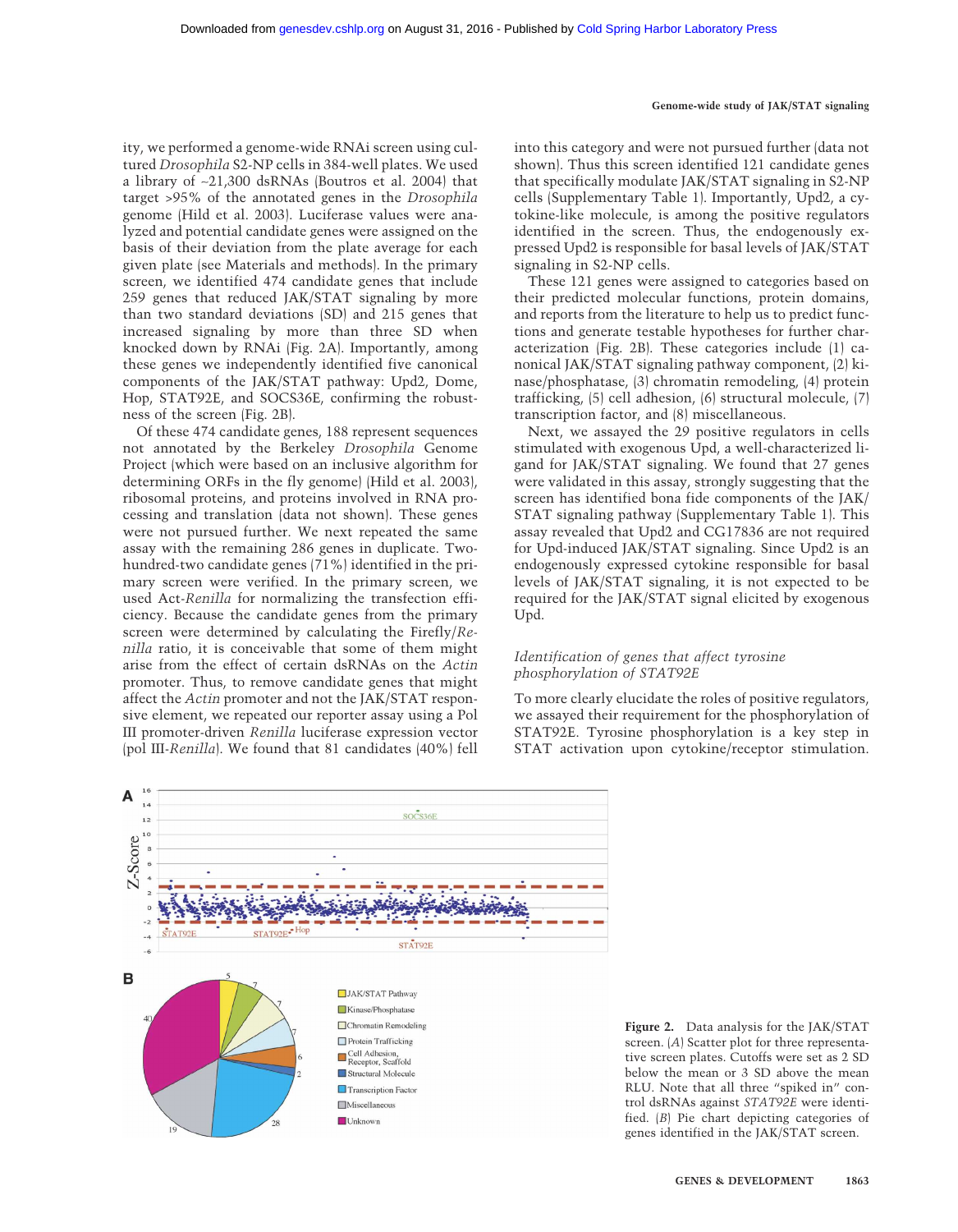Thus, monitoring steady-state levels of phosphorylated STAT in dsRNA-treated cells would provide insight into the molecular functions of our candidate genes. As expected, we found that Upd stimulation of S2-NP cells leads to a dramatic increase in tyrosine-phosphorylated STAT92E, as shown by Western blot analysis (Fig. 3A). Next, we tested the effect of dsRNAs against the 29 positive regulators on Upd-induced STAT92E phosphorylation. Thirteen genes (besides *STAT92E*) were found to be required for Upd-induced STAT92E phosphorylation (Fig. 3B,C; Supplementary Table 1). As expected, these genes included the canonical components *Dome* and *hop*. In contrast to the initial assay in the primary screen, here we used exogenous Upd to activate STAT92E phosphorylation, and thus we were unable to identify genes that act upstream of the receptor, such as Upd2. Notably, two of the 13 genes (*CG16790* and *CG4329*) that regulate STAT92E phosphorylation have no predicted function, yet clearly have human orthologs; further investigation of their molecular functions in JAK/STAT signaling in *Drosophila* may advance our understanding of the mammalian pathway.

Interestingly, this assay revealed that RNAi knockdown of the *cyclin-dependent kinase 2* gene (*cdc2*) resulted in a decrease in STAT92E tyrosine phosphorylation (Fig. 3B), suggesting that cdc2 modulates JAK/STAT signaling by affecting tyrosine phosphorylation of STAT92E. Consistent with this observation, Warts/Lats,



**Figure 3.** Identification of genes required for Upd-induced tyrosine phosphorylation of STAT92E. (*A*) Act-STAT92E-HA was transfected into S2-NP cells together with dsRNA against *lacZ*. Cells were split into two dishes 3.5 d after transfection. Half of the cells were cocultured with S2-NP cells transfected with Act-Upd ∼12 h prior to harvest and the other half remained untreated. Cell extracts were subjected to immunoprecipitation using anti-HA antibodies and the immunoprecipitates were analyzed by immunoblotting using anti-phospho-Tyr-STAT92E and HA antibodies. Note that Upd-induction leads to a dramatic increase in STAT92E phosphorylation. (*B*) Act-STAT92E-HA was transfected into S2-NP cells together with various dsRNAs targeting positive regulators identified in the screen. Cells were stimulated with Upd ∼12 h prior to harvest. Cell extracts were subjected to Western blot analysis using anti-phospho-Tyr-STAT92E and HA antibodies. dsRNAs against *LacZ* and *lilli* serve as control. (*C*) List of genes required for Upd-induced STAT92E phosphorylation.

which has been shown both biochemically and genetically to interact with cdc2 and to negatively regulate its kinase activity (Tao et al. 1999), was identified in our screen as a potential negative regulator of JAK/STAT signaling. These results suggest that STAT92E plays an important role in Warts/Lats-mediated inhibition of cell proliferation.

We also identified *echinoid* (*ed*) as a positive regulator required for Upd-dependent STAT92E tyrosine phosphorylation. *ed* encodes a cell adhesion molecule and has been shown to be a negative regulator of the EGFR signaling pathway during *Drosophila* eye development (Bai et al. 2001; Islam et al. 2003). Previous experiments have shown both positive and negative interactions between the JAK/STAT pathway and the EGFR pathway. For example, *STAT92E* mutants phenocopy mutants in the EGFR pathway (Yan et al. 1996). Furthermore, studies using mammalian tissue culture systems have demonstrated that EGFR signaling activates both JAK1 and STAT1 (Quelle et al. 1995; Leaman et al. 1996). In addition, EGFR-induced cell migration is mediated predominantly by the JAK/STAT pathway in primary esophageal keratinocytes (Andl et al. 2004). Similarly, *ed* has been shown to be responsible for defective cell migration in *Caenorhabditis elegans* (Vogel and Hedgecock 2001). Therefore studying the role of *ed* in JAK/STAT signaling in different contexts may facilitate our understanding of the genetic and biochemical mode of STAT activation by EGFR signaling, and provide insights into the mechanisms governing cancer cell metastasis in humans.

## *Identification of genes that affect nuclear translocation of STAT92E*

Another step in the activation of the JAK/STAT signaling pathway is the translocation of STATs into the nucleus. In resting cells, STATs reside mainly in the cytoplasm. Upon cytokine stimulation, they are phosphorylated on key tyrosine residues and rapidly translocate to the nucleus, where they *trans*-activate target genes. Previous studies have shown that Importin  $\alpha$ 5 and Ran are required for the nuclear import of phosphorylated (activated) STATs (Sekimoto et al. 1997). To reset the cells after stimulation, STATs are exported out of the nucleus into the cytoplasm in preparation for the next round of signaling using an Exportin-1/CRM-1-dependent mechanism (McBride et al. 2000). These observations suggest that defective nucleocytoplasmic shuttling of STATs can disrupt steady-state distribution of STATs and induce aberrant biological responses. Among all 121 candidates, we identified seven genes that are potentially involved in protein trafficking based on their predicted molecular functions and protein domains (Fig. 2B; Supplementary Table 1). These include Rab26, Ran, *CG10225*, which encodes the *Drosophila* homolog of Ran-binding protein 3 (RanBP3), *CG11763*, which encodes the *Drosophila* homolog of Ran-binding protein 10 (RanBP10), and the *Drosophila* homolog of Cellular Apoptosis Susceptibility gene product (CAS) that was initially identified as a Ran-binding protein. In addition, we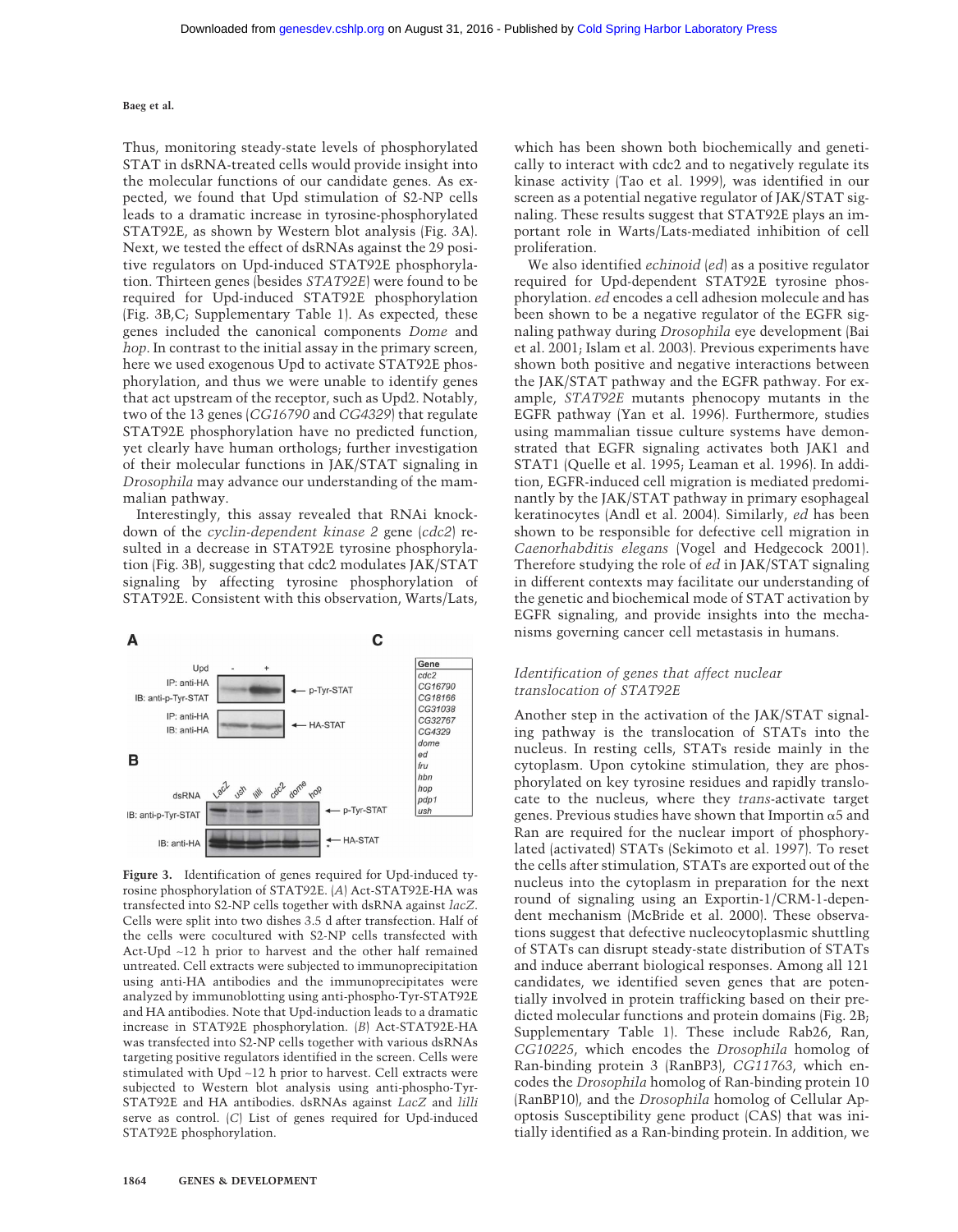also identified *Drosophila* homologs of Transportin 1 and Nucleoporin 196, which have been implicated in protein import and/or export in mammals. We therefore examined the subcellular localization of phosphorylated STAT92E under conditions where each of the seven candidates was depleted by RNAi except Rad26. As a control we found that under resting conditions tyrosine phosphorylated STAT92E was detected predominantly in the cytoplasm (Fig. 4A–C). Moreover, we observed a significant reduction in phosphorylated STAT92E levels in the cytoplasm when cells were treated with dsRNA against



**Figure 4.** *Drosophila* homologs of RanBP3 (CG11763) and RanBP10 (CG10225) are involved in phosphorylated STAT92E nucleocytoplasmic shuttling. Cells were treated with various dsRNAs and then transfected with Act-Upd 4 d later (*G–O*) or remained untransfected (*A–F*). Immunostaining was performed using anti-phospho-Tyr-STAT92E antibody (green). DAPI staining was employed to visualize the nuclei (red). Note that a significant accumulation of phosphorylated STAT92E in the nuclei of cells treated with dsRNA against either *CG11763* or *CG10225* was detected upon Upd induction, compared with cells treated with dsRNA for *lacZ*.

the receptor *dome* (Fig. 4D–F). Upon stimulation with Upd, STAT92E accumulates in the nuclei of 27.2%  $(n = 162)$  of cells (Fig. 4, cf. G–I and A–C). These results illustrate the specificity and sensitivity of our assay. Interestingly, we found that cells treated with dsRNAs against *CG11763* or *CG10225* displayed a significant increase in phospho-STAT92E nuclear accumulation upon Upd stimulation (Fig. 4, cf. J–L,M–O and G–I, 80%,  $n = 200$  and 59%,  $n = 200$ , respectively). This was not due to changes in the total phosphorylation levels of STAT92E (data not shown). We could not detect significant effects of dsRNA-mediated knockdown of *Cas* or *Trn* on STAT92E translocation (data not shown). On the other hand, the role of Ran and Nup98 in STAT92E translocation could not be assessed in this assay due to difficulties in introducing the Upd expression vector into cells upon RNAi knockdown of these two genes (data not shown). Taken together, these results strongly suggest that the *Drosophila* homologs of RanBP3 and RanBP10 are novel regulators of JAK/STAT signaling that affect signal-dependent STAT92E nuclear transport.

# *The role of protein tyrosine phosphatase 61F (PTP61F) in the JAK/STAT pathway*

Another important step in the JAK/STAT signal transduction pathway is the dephosphorylation of the signaling molecules JAKs and STATs. In mammals, several PTPs have been implicated in the dephosphorylation of JAK and/or STAT proteins both in the cytoplasm and in the nucleus (Shuai and Liu 2003). In contrast, no PTPs have been identified that regulate JAK/STAT signaling in *Drosophila*. PTP61F was identified as a strong negative regulator in our screen. Knockdown of *PTP61F* by RNAi resulted in a more than fourfold increase in STAT92E-dependent reporter activity (Fig. 5A). *PTP61F* encodes the *Drosophila* homolog of mammalian PTP-1B, which has been shown to attenuate insulin, PDGF, EGF, and IGF-I signaling by dephosphorylating tyrosine residues of JAKs and/or STATs in mammalian tissue culture (Aoki and Matsuda 2000; Myers et al. 2001). We therefore tested the hypothesis that PTP61F might serve as the tyrosine phosphatase for Hop. We observed a dramatic increase in tyrosine phosphorylation of Hop upon RNAi knockdown of *PTP61F* (Fig. 5B), suggesting that Hop may be a substrate of PTP61F. We also detected a significant increase in STAT92E phosphorylation in cells treated with dsRNA against *PTP61F* (Fig. 5C). This is consistent with the notion that STAT92E is a downstream target of Hop, although we cannot rule out the possibility that both Hop and STAT92E may be targets of PTP61F.

In both mammals and *Drosophila*, SOCS, a negative regulator of the JAK/STAT pathway, has been shown to be transcriptionally activated by JAK/STAT signaling, thus generating a negative feedback loop. This prompted us to examine the expression pattern of *PTP61F* and whether its expression is responsive to JAK/STAT signaling in vivo. We found *PTP61F* is expressed in a striped pattern, reminiscent of the *STAT92E* expression pattern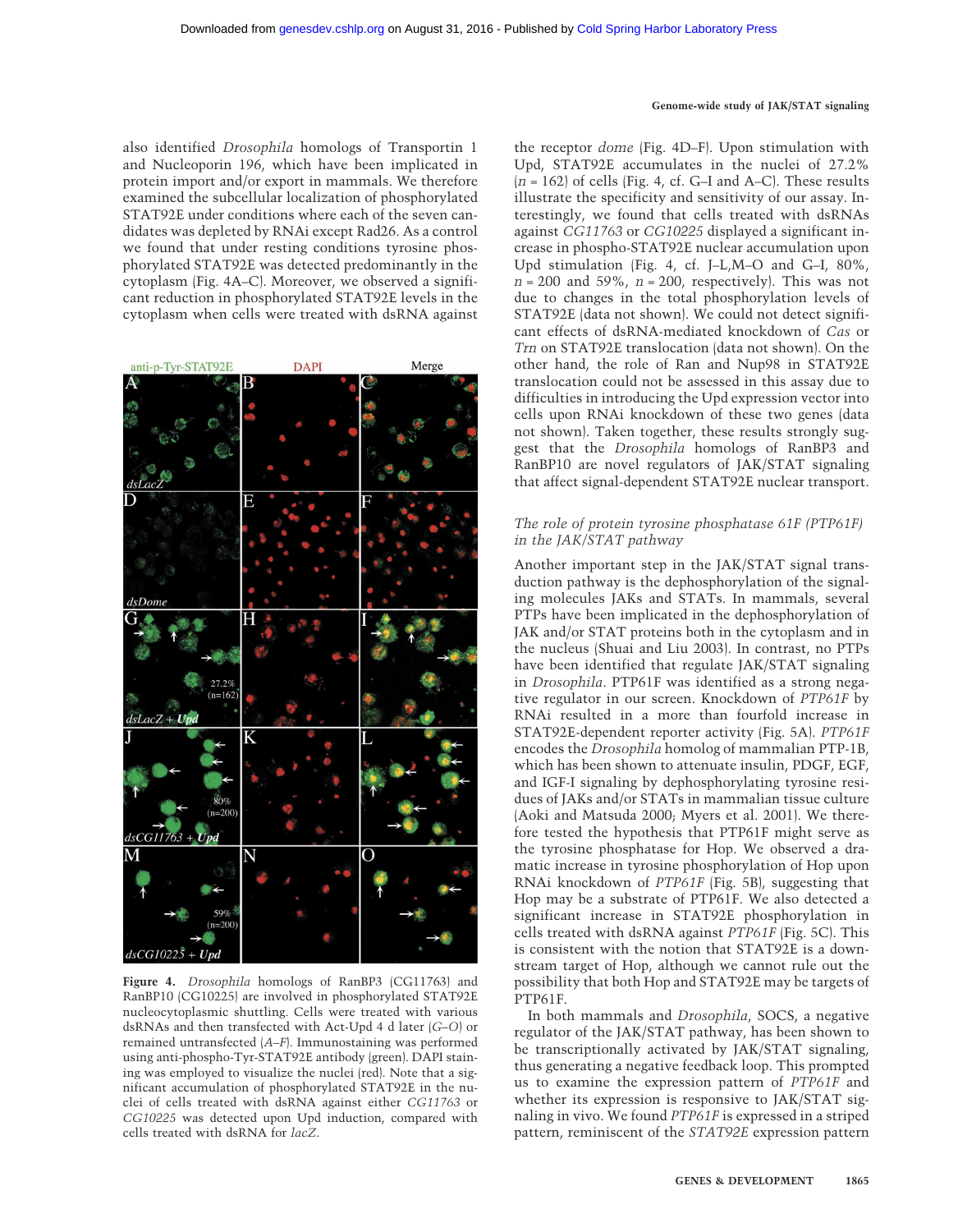

**Figure 5.** PTP61F negatively regulates the JAK/STAT pathway in *Drosophila*. (*A*) Knockdown of *PTP61F* by RNAi activates the JAK/STAT reporter activity. *Drosophila* S2-NP cells were transfected with 10XSTAT92E–luciferase and Act-*Renilla* together with dsRNAs against *lacZ* or *PTP61F*. Luciferase assay was performed 4 d later and the reporter activity was normalized as the ratio of firefly to *Renilla*. The control value was set as 1. The results were from two independent experiments. (*B*) Act-Myc-Hop was transfected into S2-NP cells together with dsRNAs against *lacZ* or *PTP61F*. Cells were harvested and cell lysates were immunoprecipitated with anti-Myc antibody. Immunoprecipitates were analyzed by immunoblotting using anti-phospho-Tyr or anti-Myc antibodies. Note that an increase in phospho-Hop levels was detected upon RNAi knockdown of *PTP61F*. (*C*) Act-STAT92E-HA was transfected into S2-NP cells together with dsRNAs against *lacZ* or *PTP61F*. Cells were harvested and cell lysates were immunoprecipitated with anti-HA antibody. Immunoprecipitates were analyzed by immunoblotting using anti-phospho-Tyr-STAT92E or anti-HA antibodies. An increase in phospho-STAT92E levels was detected upon RNAi knockdown of *PTP61F*. (*D*) RNA in situ hybridization using *STAT92E* or *PTP61F* probes was performed on wild-type stage 9–10 embryos (panels *a*,*b*), embryos overexpressing Upd under the control of *paired-Gal4* (panel *c*), and *hop* GLC embryos (panel *d*). Note that *PTP61F* transcript levels are dramatically increased in the *paired* domain (panel *c*) and decreased in embryo lacking *hop* activity (panel *d*). (*E*) Genetic interactions between *Upd* and *PTP61F*. Overexpression of *Upd* in the eye under the control of *GMR-Gal4* results in a dramatic overgrowth and deformation in the adult eye (cf. panels *a* and *b*). Removing one copy of *PTP61F* further enhances this phenotype (panel *c*), whereas introduction of a *PTP61F* transgene rescues this phenotype (panel *d*).

(Fig. 5D, panels a,b). In addition, overexpression of Upd under the control of *prd*-*Gal4* resulted in a dramatic increase in *PTP61F* transcript levels in the *paired* domain (Fig. 5D, panel c). Furthermore, levels of the *PTP61F* transcript were greatly reduced in embryos lacking Hop activity (Fig. 5D, panel d), suggesting that *PTP61F* transcription is dependent on active JAK/STAT signaling. Taken together, these results demonstrate that *PTP61F* expression responds to JAK/STAT signaling in vivo.

These data suggested that loss of PTP61F would result in an increase in JAK/STAT signaling. Thus, we next examined the genetic interaction between *PTP61F* and canonical components of the JAK/STAT pathway, using *Df(3)ED4238*, a deficiency uncovering the *PTP61F* gene. We tested the interaction in the *Drosophila* eye following overexpression of *Upd* using *GMR-Gal4* driver, which causes a dramatic overgrowth and deformation of the adult eye (Fig. 5E, panel b) (Bach et al. 2003; Chen et al. 2003). The severity of this phenotype is proportional to the strength of the JAK/STAT-mediated signal, as removing one copy of *STAT92E* significantly suppresses the *GMR-Upd* eye phenotype (Bach et al. 2003; data not shown). Consistent with PTP61F being a negative regulator of the JAK/STAT signaling pathway, flies heterozygous for *Df(3)ED4238* showed an enhanced deformed eye phenotype (Fig. 5E, panel c). A *PTP61F* transgene rescues this enhanced deformed eye phenotype in flies heterozygous for *Df(3)ED4238* (Fig. 5E, panel d). In addition, the *PTP61F* transgene also rescues lethality in flies carrying *UAS-Upd GMR-Gal4*/+; *Df(3)ED4238*/+, presumably caused by leaky expression of *UAS-Upd* in conjunction with *PTP61F* deficiency (Supplementary Table 2).

Next we examined the genetic interaction between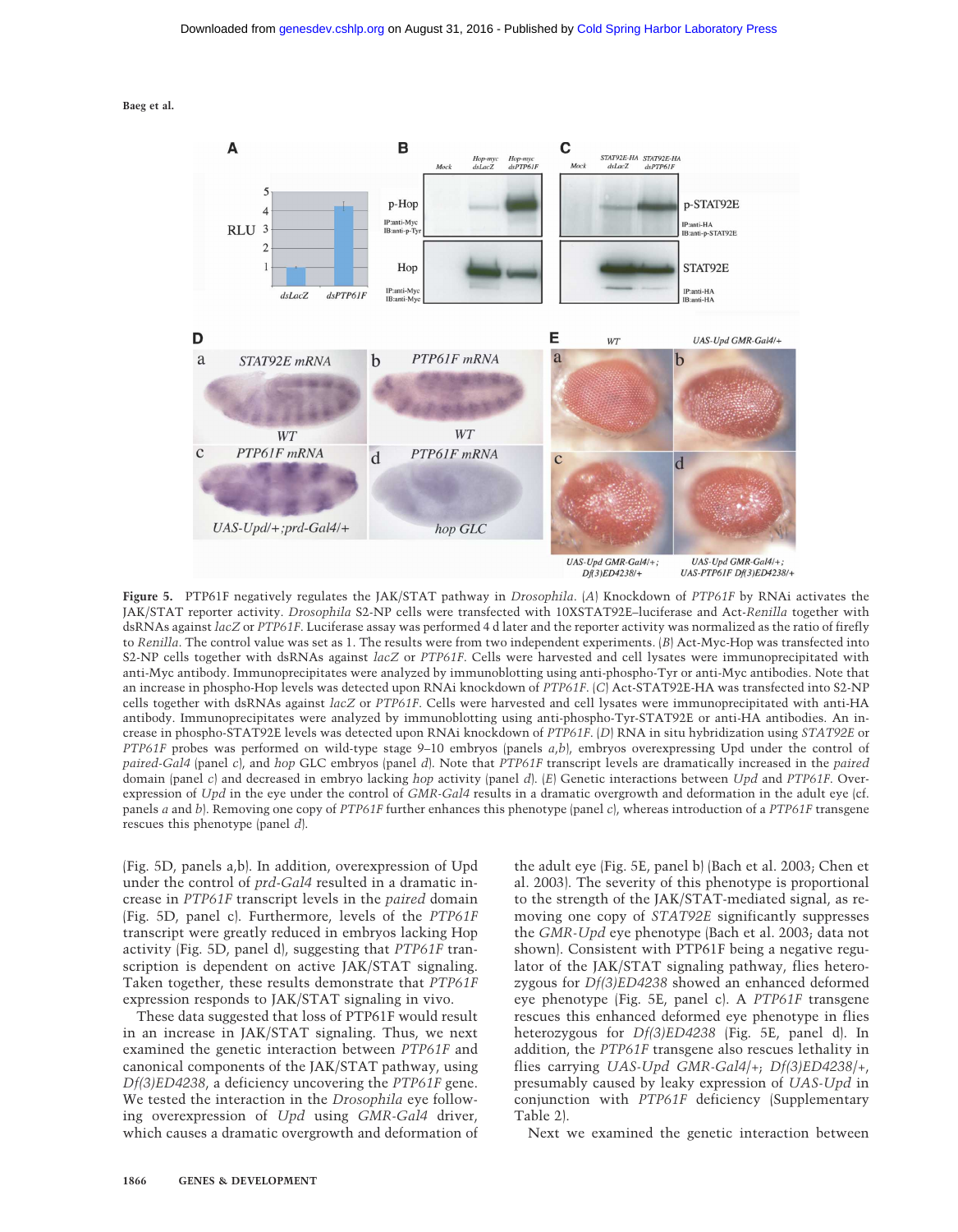*PTP61F* and *Hop*. Flies carrying a dominant hyperactive *Hop* allele (*Hop<sup>Tum-1</sup>*) display decreased viability and the formation of melanotic tumors (Harrison et al. 1995; Dearolf 1998). This tumor formation phenotype is sensitive to gene dosage. Previous studies have shown that reducing the levels of positive regulators, such as STAT92E, Cdk4, and CycE, increases the viability and/ or decreases tumor formation (Hou et al. 1996; Chen et al. 2003). We therefore monitored both viability and melanotic tumor formation in females heterozygous for *HopTum-l* and compared these results to females heterozygous for both *HopTum-l* and *Df(3)ED4238*. Removing one copy of *PTP61F* in *HopTum-l* heterozygous females leads to a significant decrease in survival rate and a dramatic enhancement in the formation of melanotic tumors (Table 1). Altogether, these results demonstrate that PTP61F is a bona fide negative regulator of the JAK/ STAT pathway in *Drosophila.*

#### **Discussion**

Here, we report the first genome-wide RNAi screen for novel components of the JAK/STAT signal transduction pathway. This screen has uncovered 116 novel genes that regulate JAK/STAT signaling in *Drosophila*, in addition to five previously characterized canonical JAK/ STAT components. This demonstrates that our screen was successful in identifying genes with specific roles in the JAK/STAT pathway. We further showed that 13 of the 29 positive regulators are required for Upd-induced STAT92E phosphorylation. In addition, we found two novel regulators of STAT92E nuclear translocation. Finally, we identified PTP61F as the first protein tyrosine phosphatase that negatively regulates JAK/STAT signaling in *Drosophila* both in vitro and in vivo, and demonstrated that *PTP61F* is a transcriptional target of JAK/ STAT signaling.

Among the identified genes, 40 (32.8%) had no predicted molecular function and/or recognizable protein domain, suggesting that the screen identified many uncharacterized genes with essential roles in JAK/STAT signaling (Fig. 2B; Supplementary Table 1). Notably, "Reciprocal-Best-Blast" (RBB) analysis revealed that 88 genes (72.7%) identified in the screen have human orthologs, suggesting a conserved role in the mammalian JAK/STAT signaling pathway (Supplementary Table 1). The list of candidate genes identified in this screen

**Table 1.** *Loss of function of* PTP61F *enhances* Tum-l *phenotypes*

| Genotype                 | Viable | % with tumors |  |
|--------------------------|--------|---------------|--|
| $Tum-1/+$ ; TM3, Sb/+    | 350    | 19.43         |  |
| Tum-l/+; $Df(3)ED4238/+$ | 177    | 89.83         |  |

Results from three independent experiments.

Female flies heterozygous for both *Df(3)ED4238* and *hopTum-l* displayed a significant decrease in viability and a dramatic increase in melanotic tumor formation compared to *hopTum-l* female flies heterozygous for only *hopTum-l.*

only minimally overlaps with that generated from similar genome-wide RNAi studies on the Wnt and Hedgehog signaling pathways (Dasgupta et al. 2005; K. Nybakken, pers. comm.), indicating that we have identified many genes that have a specific role in the JAK/STAT signaling pathway. Moreover, ∼73% of our candidate genes have well-conserved human orthologs, suggesting that cell-based assays in *Drosophila* can serve as a simple assay system to rapidly identify and characterize genes that may play similar roles in the mammalian JAK/ STAT pathway.

Clearly the results from the screen presented here will provide the foundation for many follow-up investigations, as each of the newly identified genes will need to be carefully validated in vivo for their roles in JAK/STAT signaling. Validation in the fly system, as well as in other model systems for those evolutionarily conserved factors, will provide further insights into our global understanding of JAK/STAT signaling.

#### **Materials and methods**

#### *JAK/STAT reporter gene*

A 441-bp genomic fragment in the enhancer of *SOCS36E* containing two potential STAT92E-binding sites was amplified by PCR, using five different sets of oligos: (1) CTGCAGGAAC CACTCAGAGTGCCTGCGTGT (PstI), GAATTCATACAAAA CTGTCTTAGGTGTTTA (EcoRI); (2) CTGCAGGAACCACT CAGAGTGCCTGCGTGT (PstI), CTGCAGATACAAAACT GTCTTAGGTGTTTA (PstI); (3) GAATTCGAACCACTCA GAGTGCCTGCGTGT (EcoRI), GAATTCATACAAAACTGT CTTAGGTGTTTA (EcoRI); (4) AGATCTGAACCACTCA GAGTGCCTGCGTGT (BglII), AGATCTATACAAAACTGT CTTAGGTGTTTA (BglII); (5) GCGGCCGCGAACCACTCAG AGTGCCTGCGTGT (NotI), GCGGCCGCATACAAAACTGT CTTAGGTGTTTA (NotI). Each amplified genomic fragment containing different restriction enzyme sites was sequentially subcloned into pP[UAST] (Phelps and Brand 1998). The genomic fragment amplified using the first set of oligos was subcloned into the PstI/EcoRI sites of pP[UAST] to generate 2XSTAT92E. The genomic fragment amplified using the second set of oligos was subcloned into the PstI site of 2XSTAT92E to generate 4XSTAT92E. The genomic fragment amplified using the third set of oligos was subcloned into the EcoRI site of 4XSTAT92E to generate 6XSTAT92E. The genomic fragment amplified using the fourth set of oligos was subcloned into the BglII site of 6XSTAT92E to generate 8XSTAT92E. Next, the *hsp70* minimal promoter element was amplified from pP[UAST] by PCR using oligos GCGGCCGCAGCGGAGACTCTAGCGAGCG (NotI) and CTCGAGAATTCCCTATTCAGAGTTCT (XhoI). This *hsp70* minimal promoter was subcloned into the NotI/XhoI sites of 8XSTAT92E to generate 8XSTAT92E–hsp70. Again, the genomic fragment amplified using the fifth set of oligos was subcloned into the NotI site of 8XSTAT92E–hsp70 vector to generate 10XSTAT92E–hsp70. Finally, an XhoI/XbaI fragment containing the firefly *luciferase* gene from the pGL3–luciferase vector (Promega) was subcloned into the XhoI/XbaI sites of 10XSTAT92E–hsp70 to generate 10XSTAT92E–luciferase.

To generate a reporter construct containing six STAT consensus sites, two pairs of oligos—(1) TTCTGGGAAACCGTTTA TACGCTGCGTTCGCGGAAACCGTTTATACGCTGCGTTC TGGGAAACCGTTTATAC, AACGGTTTCCCAGAACGCAG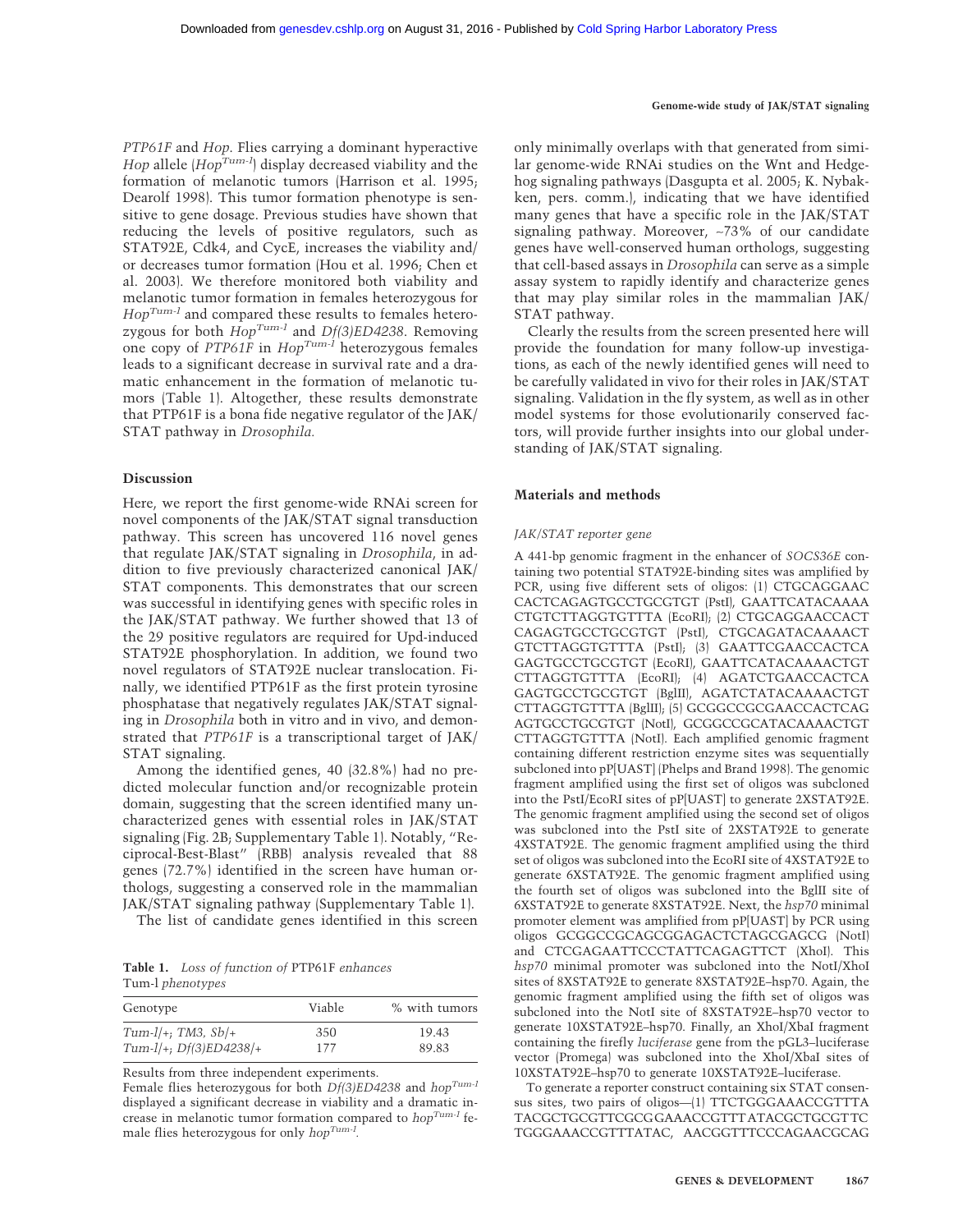CGTATAAACGGTTTCCGCGAACGCAGCGTATAAACGGTT TCCCAGAATGCA and (2) GCTGCGTTCGCGGAAACCGTT TATACGCTGCGTTCTGGGAAACCGTTTATACGCTGCGT TCGCGGAA, AATTTTCCGCGAACGCAGCGTATAAACG GTTTCCCAGAACGCAGCGTATAAACGGTTTCCGCGAA CGCAGCGTATA—were annealed, respectively, and cloned together into pP[UAST] using PstI and EcoRI sites. Subsequently, an XhoI/XbaI fragment containing the firefly *luciferase* gene from the pGL3–luciferase vector (Promega) and the *hsp70* minimal promoter were subcloned into the resulting vector using XhoI/XbaI and NotI/XhoI sites, respectively, to generate the 6XSTAT–synthetic-luc construct.

#### *Cell lines*

The cell line that we used is a derivative of S2 cells and was originally a Peptidoglycan-responsive cell line. During the course of maintenance in our lab, however, we have noticed subtle morphological changes in these cells. Most importantly, they are no longer responsive to Peptidoglycan treatment. Thus, these cells have evolved to a new S2 cell derivative, and were thus referred to as "S2-NP."

#### *A cell-based RNAi screen*

A library of ∼21,300 dsRNAs representing the *Drosophila* genome was aliquotted into 384-well plates (∼80 ng dsRNA/well). For each well, 0.5 ng 10XSTAT92E–luciferase, 10 ng Act-*Renilla*, and 110 ng pAc-PL (serving as carrier DNA) were mixed with 0.96 µL Enhancer in 15 µL EC (Qiagen) and incubated at room temperature for 5 min. Then 0.42 µL of Effectene reagent were added and the mixture was immediately dispensed into each well containing dsRNA. After incubation at room temperature for 10 min, 40 µL S2-NP cells (106 cells/mL) were dispensed into the well. Luciferase assays were performed 96 h after transfection using DualGlo reagents (Promega). For each well, the reporter activity, referred to as relative luciferase units (RLU), was calculated as the ratio of firefly luciferase to *Renilla* luciferase. For each plate, the mean and SD of RLU were calculated. dsRNAs that caused a RLU value to be either two SD or more below the mean or three SD or more above the mean were selected as candidate genes. The assay was conducted in duplicate to reduce the rate of false positives and to increase the reproducibility of individual candidates. For the secondary screen, 286 dsRNAs were resynthesized using the MegaScript kit (Ambion) and aliquotted into 384-well plates (80 ng dsRNA/ well). Transfection and luciferase assay were performed as described above. In experiments involving pol III-*Renilla*, the same amount of pol III-*Renilla* was used as with Act-*Renilla*. To assay candidate genes in cells stimulated with Upd, 20 pg 10XSTAT92E–luciferase, 5 ng Act-*Renilla*, 105 ng pAc-PL, and 1 ng Act-Upd were transfected to S2-NP cells together with 80 ng dsRNA. In experiments involving 6XSTAT–synthetic-luc, 2 ng 6XSTAT–synthetic-luc, 20 ng pol III-*Renilla*, 80 ng pAc-PL, and 20 ng Act-Upd were transfected to S2-NP cells together with 80 ng dsRNA per well. In all the above-mentioned experiments, luciferase assays were performed 96 h after transfection.

#### *Immunoprecipitation and Western blot analysis*

For analyzing Upd-induced STAT92E phosphorylation, an expression plasmid for HA-tagged STAT92E (Act-STAT92E-HA) was transfected into S2-NP cells together with dsRNA against *LacZ*. Cells were split into two dishes 3.5 d after transfection. Half of the cells were cocultured with S2-NP cells transfected with Act-Upd ∼12 h prior to harvest (Harrison et al. 1998) and the other half remained untreated as control. Cell extracts were subjected to immunoprecipitation using anti-HA antibodies, and the immunoprecipitates were analyzed by immunoblotting analysis using anti-phospho-Tyr-STAT92E and anti-HA antibodies. The effect of RNAi knockdown of 29 potential positive regulators on STAT92E tyrosine phosphorylation was investigated by Western blot analysis. S2-NP cells were transfected with Act-STAT92E-HA together with dsRNA targeting each of the positive regulators. Four days after transfection, cells were cocultured with S2-NP cells transfected with Act-Upd for ∼12 h prior to harvest. The cell lysates were resolved by SDS-PAGE, transferred to PVDF membrane, and subjected to immunoblotting analysis using anti-phospho-Tyr-STAT92E antibody (Cell Signaling). The membrane was then stripped and reprobed with anti-HA antibody (Upstate) to detect STAT92E-HA as a loading control. To examine the effect of dsRNA-mediated knockdown of PTP61F on the phosphorylation status of Hop and STAT92E, Act-Myc-Hop or Act-STAT92E-HA was transfected into S2-NP cells together with dsRNAs against *lacZ* or *PTP61F*. Cells were harvested and cell lysates were immunoprecipitated with anti-Myc or anti-HA antibodies, respectively. Immunoprecipitates were analyzed by immunoblotting using anti-phospho-Tyr or anti-phospho-Tyr-STAT92E antibodies, respectively. The membranes were stripped and reprobed with anti-Myc or anti-HA antibodies, respectively.

#### *Immunohistochemistry*

For image analysis, cells were bathed with various dsRNAs for 4 d and then transfected with Act-Upd or left untreated. Twenty-four hours after transfection, cells were fixed and standard immunohistochemistry was performed using an antibody against phospho-Tyr-STAT92E. DAPI staining was employed to visualize the nuclei. Accumulation of phosphorylated STAT92E in the nuclei was analyzed and images acquired under the confocal microscope.

#### *Fly stocks and genetic interaction*

Fly lines were maintained according to standard procedure. The following fly lines were used:  $hop^{CIII}/FM7$  (Binari and Perrimon 1994), *hopTum-l/FM7* (a dominant temperature-sensitive allele) (Hanratty and Dearolf 1993), *paired-Gal4* (Brand and Perrimon 1993), *UAS-Upd* (Harrison et al. 1998), *UAS-Upd GMR-Gal4/ CyO* (this study), *UAS-PTP61F* (this study), and *UAS-PTP61F Df(3)ED4238/TM3* (this study). Females carrying germline clones of *hop<sup>C111</sup>* were generated using the FLP-DFS technique (Chou and Perrimon 1996). Virgin females of the genotype *hopC111 FRT101/FM7* were mated with males of the genotype *ovoD1 FRT101/Y; FLP38*. The resulting larvae were heat-shocked for 2 h at 37°C.  $hop^{C111} FRT^{101}/ov^{D1} FRT^{101}$  females were crossed with *FM7/Y* males. For *PTP61F* genetic interaction studies, the eye phenotype of *UAS-Upd GMR-Gal4/+* adult flies was compared to that of *UAS-Upd GMR-Gal4/+; Df(3)ED4238*/+ adult flies. *hopTum-l/+;TM3, Sb/+* and *hopTum-l/+;Df(3)ED4238/+* females were generated by crossing *hopTum-l/Y* males with *Df(3)ED4238/TM3, Sb* females, were maintained at 29°C, and were scored for viability and the presence of melanotic tumors.

#### **Acknowledgments**

We thank Dr. Kent Nybakken for kindly providing the Act-*Renilla* and pol III-*Renilla* plasmids. We thank members of the *Drosophila* RNAi Screening Center for reagents and technical assistance. We thank Ramanuj Dasgupta and Kent Nybakken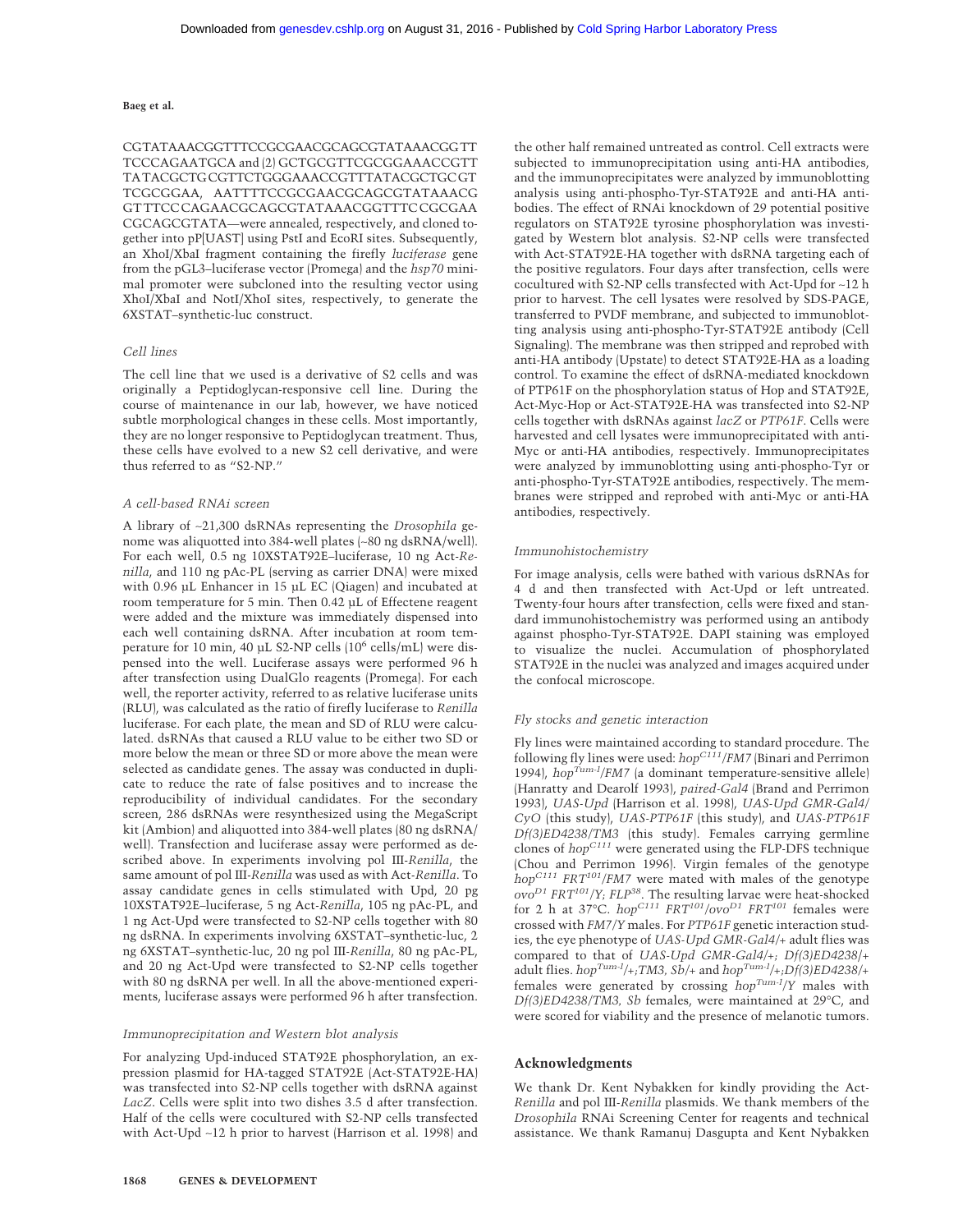for communicating data prior to publication. Special thanks go to Bernard Mathey-Provot, Sara Cherry, Ramanuj Dasgupta, Pamela Bradley, and Richard Binari for critically reading the manuscript. N.P. is a Howard Hughes Medical Institute investigator. G.-H.B. was supported by The Medical Foundation/ Charles A. King Trust post-doctoral fellowship. R.Z. is a Leukemia and Lymphoma Society fellow.

#### **Note added in proof**

Supplementary Table 1 lists the information on the dsRNAs. Please note that the results obtained with dsRNAs with potential off-target effects will need further validation with newly synthesized independent dsRNAs.

#### **References**

- Andl, C.D., Mizushima, T., Oyama, K., Bowser, M., Nakagawa, H., and Rustgi, A.K. 2004. EGFR-induced cell migration is mediated predominantly by the JAK–STAT pathway in primary esophageal keratinocytes. *Am. J. Physiol. Gastrointest. Liver Physiol.* **287:** G1227–G1237.
- Aoki, N. and Matsuda, T. 2000. A cytosolic protein-tyrosine phosphatase PTP1B specifically dephosphorylates and deactivates prolactin-activated STAT5a and STAT5b. *J. Biol. Chem.* **275:** 39718–39726.
- Bach, E.A., Vincent, S., Zeidler, M.P., and Perrimon, N. 2003. A sensitized genetic screen to identify novel regulators and components of the *Drosophila* janus kinase/signal transducer and activator of transcription pathway. *Genetics* **165:** 1149–1166.
- Bai, J., Chiu, W., Wang, J., Tzeng, T., Perrimon, N., and Hsu, J. 2001. The cell adhesion molecule Echinoid defines a new pathway that antagonizes the *Drosophila* EGF receptor signaling pathway. *Development* **128:** 591–601.
- Binari, R. and Perrimon, N. 1994. Stripe-specific regulation of pair-rule genes by hopscotch, a putative Jak family tyrosine kinase in *Drosophila*. *Genes* & *Dev.* **8:** 300–312.
- Boutros, M., Kiger, A.A., Armknecht, S., Kerr, K., Hild, M., Koch, B., Haas, S.A., Consortium, H.F., Paro, R., and Perrimon, N. 2004. Genome-wide RNAi analysis of growth and viability in *Drosophila* cells. *Science* **303:** 832–835.
- Brand, A.H. and Perrimon, N. 1993. Targeted gene expression as a means of altering cell fates and generating dominant phenotypes. *Development* **118:** 401–415.
- Bromberg, J.F. 2001. Activation of STAT proteins and growth control. *Bioessays* **23:** 161–169.
- Callus, B.A. and Mathey-Prevot, B. 2002. SOCS36E, a novel *Drosophila* SOCS protein, suppresses JAK/STAT and EGF-R signalling in the imaginal wing disc. *Oncogene* **21:** 4812– 4821.
- Chen, X., Oh, S.W., Zheng, Z., Chen, H.W., Shin, H.H., and Hou, S.X. 2003. Cyclin D–Cdk4 and cyclin E–Cdk2 regulate the Jak/STAT signal transduction pathway in *Drosophila*. *Dev. Cell* **4:** 179–190.
- Chou, T.B. and Perrimon, N. 1996. The autosomal FLP-DFS technique for generating germline mosaics in *Drosophila melanogaster*. *Genetics* **144:** 1673–1679.
- Dasgupta, R., Kaykas, A., Moon, R.T., and Perrimon, N. 2005. Functional genomic analysis of the Wingless/Wnt signaling pathway. *Science* **308:** 826–833.
- Dearolf, C.R. 1998. Fruit fly 'leukemia.' *Biochim. Biophys. Acta* **1377:** M13–M23.
- Durbin, J.E., Hackenmiller, R., Simon, M.C., and Levy, D.E.

1996. Targeted disruption of the mouse Stat1 gene results in compromised innate immunity to viral disease. *Cell* **84:** 443–450.

- Hanratty, W.P. and Dearolf, C.R. 1993. The *Drosophila* Tumorous-lethal hematopoietic oncogene is a dominant mutation in the hopscotch locus. *Mol. Gen. Genet.* **238:** 33–37.
- Harrison, D.A., Binari, R., Nahreini, T.S., Gilman, M., and Perrimon, N. 1995. Activation of a *Drosophila* Janus kinase (JAK) causes hematopoietic neoplasia and developmental defects. *EMBO J.* **14:** 2857–2865.
- Harrison, D.A., McCoon, P.E., Binari, R., Gilman, M., and Perrimon, N. 1998. *Drosophila* unpaired encodes a secreted protein that activates the JAK signaling pathway. *Genes* & *Dev.* **12:** 3252–3263.
- Hild, M., Beckmann, B., Haas, S.A., Koch, B., Solovyev, V., Busold, C., Fellenberg, K., Boutros, M., Vingron, M., Sauer, F., et al. 2003. An integrated gene annotation and transcriptional profiling approach towards the full gene content of the *Drosophila* genome. *Genome Biol.* **5:** R3.
- Hou, X.S., Melnick, M.B., and Perrimon, N. 1996. Marelle acts downstream of the *Drosophila* HOP/JAK kinase and encodes a protein similar to the mammalian STATs. *Cell* **84:** 411– 419.
- Hou, S.X., Zheng, Z., Chen, X., and Perrimon, N. 2002. The Jak/STAT pathway in model organisms: Emerging roles in cell movement. *Dev. Cell* **3:** 765–778.
- Islam, R., Wei, S.Y., Chiu, W.H., Hortsch, M., and Hsu, J.C. 2003. Neuroglian activates Echinoid to antagonize the *Drosophila* EGF receptor signaling pathway. *Development* **130:** 2051–2059.
- Karsten, P., Hader, S., and Zeidler, M.P. 2002. Cloning and expression of *Drosophila* SOCS36E and its potential regulation by the JAK/STAT pathway. *Mech. Dev.* **117:** 343–346.
- Leaman, D.W., Pisharody, S., Flickinger, T.W., Commane, M.A., Schlessinger, J., Kerr, I.M., Levy, D.E., and Stark, G.R. 1996. Roles of JAKs in activation of STATs and stimulation of c-fos gene expression by epidermal growth factor. *Mol. Cell. Biol.* **16:** 369–375.
- McBride, K.M., McDonald, C., and Reich, N.C. 2000. Nuclear export signal located within the DNA-binding domain of the STAT1 transcription factor. *EMBO J.* **19:** 6196–6206.
- Meraz, M.A., White, J.M., Sheehan, K.C., Bach, E.A., Rodig, S.J., Dighe, A.S., Kaplan, D.H., Riley, J.K., Greenlund, A.C., Campbell, D., et al. 1996. Targeted disruption of the Stat1 gene in mice reveals unexpected physiologic specificity in the JAK–STAT signaling pathway. *Cell* **84:** 431–442.
- Myers, M.P., Andersen, J.N., Cheng, A., Tremblay, M.L., Horvath, C.M., Parisien, J.P., Salmeen, A., Barford, D., and Tonks, N.K. 2001. TYK2 and JAK2 are substrates of proteintyrosine phosphatase 1B. *J. Biol. Chem.* **276:** 47771–47774.
- Neubauer, H., Cumano, A., Muller, M., Wu, H., Huffstadt, U., and Pfeffer, K. 1998. Jak2 deficiency defines an essential developmental checkpoint in definitive hematopoiesis. *Cell* **93:** 397–409.
- Nosaka, T., van Deursen, J.M., Tripp, R.A., Thierfelder, W.E., Witthuhn, B.A., McMickle, A.P., Doherty, P.C., Grosveld, G.C., and Ihle, J.N. 1995. Defective lymphoid development in mice lacking Jak3. *Science* **270:** 800–802.
- Parganas, E., Wang, D., Stravopodis, D., Topham, D.J., Marine, J.C., Teglund, S., Vanin, E.F., Bodner, S., Colamonici, O.R., van Deursen, J.M., et al. 1998. Jak2 is essential for signaling through a variety of cytokine receptors. *Cell* **93:** 385–395.
- Park, S.Y., Saijo, K., Takahashi, T., Osawa, M., Arase, H., Hirayama, N., Miyake, K., Nakauchi, H., Shirasawa, T., and Saito, T. 1995. Developmental defects of lymphoid cells in Jak3 kinase-deficient mice. *Immunity* **3:** 771–782.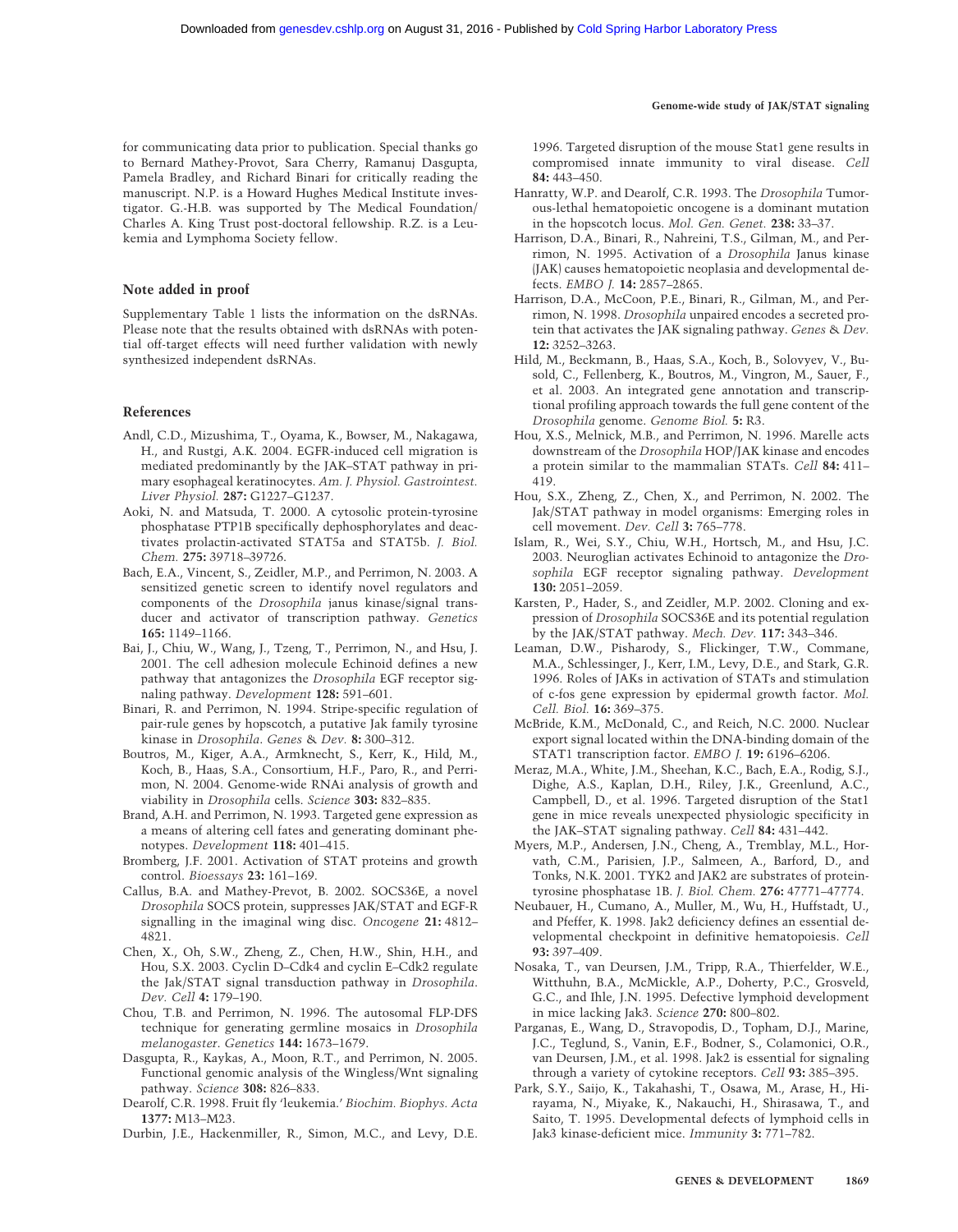- Phelps, C.B. and Brand, A.H. 1998. Ectopic gene expression in *Drosophila* using GAL4 system. *Methods* **14:** 367–379.
- Quelle, F.W., Thierfelder, W., Witthuhn, B.A., Tang, B., Cohen, S., and Ihle, J.N. 1995. Phosphorylation and activation of the DNA binding activity of purified Stat1 by the Janus proteintyrosine kinases and the epidermal growth factor receptor. *J. Biol. Chem.* **270:** 20775–20780.
- Rodig, S.J., Meraz, M.A., White, J.M., Lampe, P.A., Riley, J.K., Arthur, C.D., King, K.L., Sheehan, K.C., Yin, L., Pennica, D., et al. 1998. Disruption of the Jak1 gene demonstrates obligatory and nonredundant roles of the Jaks in cytokine-induced biologic responses. *Cell* **93:** 373–383.
- Sekimoto, T., Imamoto, N., Nakajima, K., Hirano, T., and Yoneda, Y. 1997. Extracellular signal-dependent nuclear import of Stat1 is mediated by nuclear pore-targeting complex formation with NPI-1, but not Rch1. *EMBO J.* **16:** 7067–7077.
- Shuai, K. and Liu, B. 2003. Regulation of JAK–STAT signalling in the immune system. *Nat. Rev. Immunol.* **3:** 900–911.
- Tao, W., Zhang, S., Turenchalk, G.S., Stewart, R.A., St John, M.A., Chen, W., and Xu, T. 1999. Human homologue of the *Drosophila* melanogaster lats tumour suppressor modulates CDC2 activity. *Nat. Genet.* **21:** 177–181.
- Thomis, D.C., Gurniak, C.B., Tivol, E., Sharpe, A.H., and Berg, L.J. 1995. Defects in B lymphocyte maturation and T lymphocyte activation in mice lacking Jak3. *Science* **270:** 794– 797.
- Velazquez, L., Fellous, M., Stark, G.R., and Pellegrini, S. 1992. A protein tyrosine kinase in the interferon  $\alpha/\beta$  signaling pathway. *Cell* **70:** 313–322.
- Vogel, B.E. and Hedgecock, E.M. 2001. Hemicentin, a conserved extracellular member of the immunoglobulin superfamily, organizes epithelial and other cell attachments into oriented line-shaped junctions. *Development* **128:** 883–894.
- Yan, R., Luo, H., Darnell Jr., J.E., and Dearolf, C.R. 1996. A JAK–STAT pathway regulates wing vein formation in *Drosophila*. *Proc. Natl. Acad. Sci.* **93:** 5842–5847.
- Yu, H. and Jove, R. 2004. The STATs of cancer—New molecular targets come of age. *Nat. Rev. Cancer* **4:** 97–105.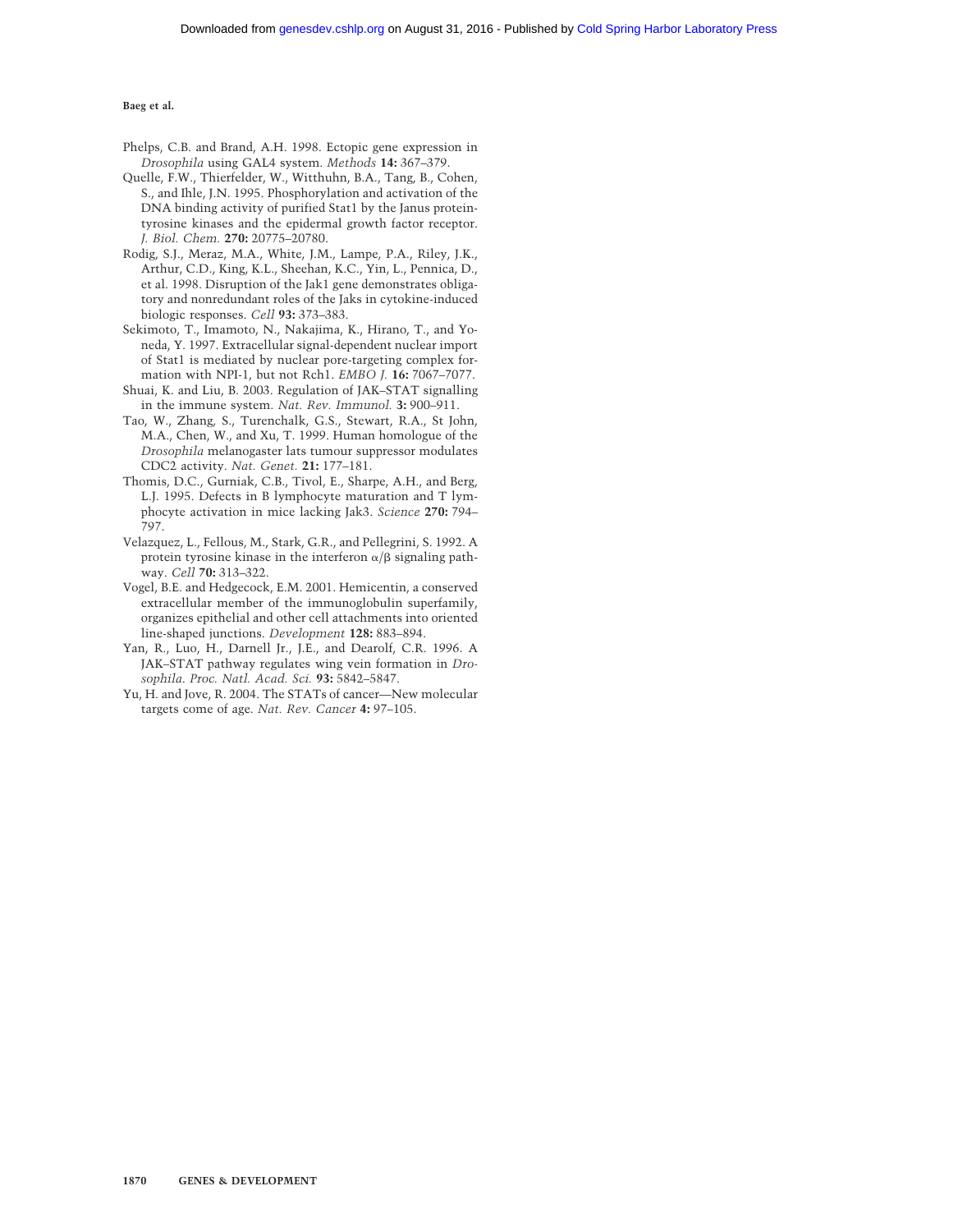# **Addendum**

**Genes & Development 19:** 1861–1870 (2005)

# **Genome-wide RNAi analysis of JAK/STAT signaling components in** *Drosophila*

Gyeong-Hun Baeg, Rui Zhou, and Norbert Perrimon

Recently it was shown that long double-stranded RNAs (dsRNAs) can lead to "off-target effects" (OTE) in *Drosophila* cells (Kulkarni et al. 2006; Ma et al. 2006). We therefore generated one or two additional independent dsRNAs for each of the 121 candidate genes of the JAK/STAT signaling pathway that we initially reported (Baeg et al. 2005). Each of the newly generated dsRNAs was designed to be free of 19 base pairs (bp) or longer overlap with other genes. We retested these new dsRNAs in parallel with the original dsRNAs identified from the screen and found that 111 original dsRNAs scored, and among them, 50 could be further confirmed by one or two independent dsRNAs (Table 1). Of interest, we note that 17 of the original dsRNAs that were devoid of any 19-bp homology with other genes failed to be confirmed by additional dsRNAs. This finding suggests that other OTE rules that we have not been able to identify (such as interference with miRNA function through potential seed regions found in small interfering RNAs [siRNAs] [Lewis et al. 2003]] may also lead to false positives in large-scale screens in *Drosophila* cells. Alternatively, it is possible that knockdown efficiency varies among different long dsRNAs. In addition, nine of the dsRNAs in the initial 121 positives that, based on our in silico analysis, were predicted to have off-target sequences targeting 15 or more other genes could be confirmed with a second or third dsRNA. Taken together, our data strongly support the recommendation made by Echeverri et al. (2006) that testing of two or more independent dsRNAs should be performed, and will help minimize the risk of reporting false positives in RNA interference (RNAi)-based assays. In conclusion, cell-based assays and RNAi, when well controlled, constitute a valid approach for identification of genes potentially involved in a given biological process, but more detailed biochemical and genetic analyses will be necessary to validate these candidate genes.

| Negative regulators |         | Positive regulators |                  |         |             |
|---------------------|---------|---------------------|------------------|---------|-------------|
| Amplicon            | Gene    | Fold change         | Amplicon         | Gene    | Fold change |
| <b>DRSC11325</b>    | ash1    | 3.43                | <b>DRSC03504</b> | cdc2    | 0.40        |
| <b>DRSC32654</b>    | ash1    | 3.81                | <b>DRSC30705</b> | cdc2    | 0.39        |
| <b>DRSC32655</b>    | ash1    | 2.64                | <b>DRSC30706</b> | cdc2    | 0.38        |
| <b>DRSC19337</b>    | Bap60   | 1.47                | <b>DRSC17794</b> | CG11700 | 0.27        |
| <b>DRSC32656</b>    | Bap60   | 1.70                | <b>DRSC31545</b> | CG11700 | 0.22        |
| <b>DRSC32657</b>    | Bap60   | 1.53                | <b>DRSC08254</b> | CG12104 | 0.65        |
| <b>DRSC11330</b>    | brm     | 1.89                | <b>DRSC32318</b> | CG12104 | 0.67        |
| <b>DRSC30901</b>    | brm     | 1.32                | <b>DRSC32317</b> | CG12104 | 0.55        |
| <b>DRSC03287</b>    | Cas     | 1.43                | <b>DRSC15283</b> | CG17836 | 0.24        |
| <b>DRSC32658</b>    | Cas     | 1.48                | <b>DRSC32680</b> | CG17836 | 0.29        |
| <b>DRSC32659</b>    | Cas     | 1.76                | <b>DRSC32681</b> | CG17836 | 0.29        |
| <b>DRSC04085</b>    | CG10955 | 1.43                | <b>DRSC18386</b> | CG32767 | 0.30        |
| <b>DRSC30727</b>    | CG10955 | 1.55                | <b>DRSC32396</b> | CG32767 | 0.54        |
| <b>DRSC30728</b>    | CG10955 | 1.81                | <b>DRSC13053</b> | CG3563  | 0.54        |
| <b>DRSC09878</b>    | CG12310 | 2.22                | <b>DRSC30936</b> | CG3563  | 0.73        |
| <b>DRSC25358</b>    | CG12310 | 1.48                | <b>DRSC10516</b> | CG5546  | 0.44        |
| <b>DRSC04191</b>    | CG13550 | 2.44                | <b>DRSC30863</b> | CG5546  | 0.34        |
| <b>DRSC31776</b>    | CG13550 | 1.37                | <b>DRSC30862</b> | CG5546  | 0.49        |
| <b>DRSC31777</b>    | CG13550 | 1.50                | <b>DRSC10563</b> | CG5971  | 0.78        |
| <b>DRSC00447</b>    | CG15432 | 1.48                | <b>DRSC32714</b> | CG5971  | 0.63        |
| <b>DRSC32675</b>    | CG15432 | 1.25                | <b>DRSC19969</b> | CG5988  | 0.26        |
| <b>DRSC06127</b>    | CG30089 | 3.36                | <b>DRSC32715</b> | CG5988  | 0.23        |
| <b>DRSC32689</b>    | CG30089 | 1.27                | <b>DRSC32716</b> | CG5988  | 0.35        |
| <b>DRSC10977</b>    | CG32365 | 1.74                | <b>DRSC18427</b> | CG8636  | 0.35        |
| <b>DRSC32700</b>    | CG32365 | 1.29                | <b>DRSC32087</b> | CG8636  | 0.41        |
| <b>DRSC11697</b>    | CG32428 | 2.80                | <b>DRSC32088</b> | CG8636  | 0.55        |
| <b>DRSC32701</b>    | CG32428 | 1.24                | <b>DRSC19583</b> | dome    | 0.17        |
| <b>DRSC06562</b>    | CG33455 | 2.01                | <b>DRSC32731</b> | dome    | 0.16        |
| <b>DRSC32709</b>    | CG33455 | 1.47                | <b>DRSC32732</b> | dome    | 0.13        |

|  |  |  |  | Table 1. List of genes that were confirmed by two or three independent dsRNAs in the JAK/STAT assay |  |
|--|--|--|--|-----------------------------------------------------------------------------------------------------|--|
|--|--|--|--|-----------------------------------------------------------------------------------------------------|--|

(*continued*)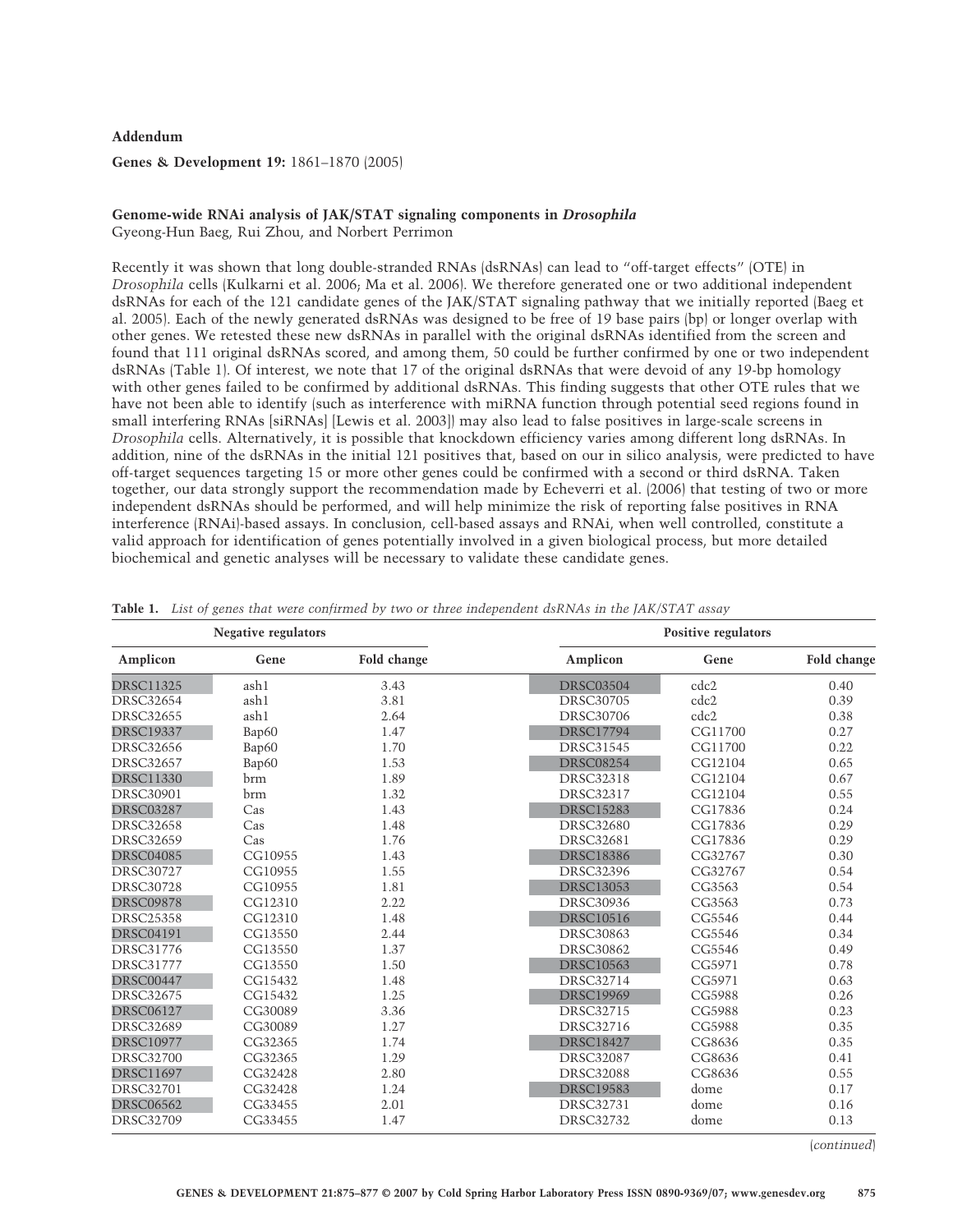| Table 1. |  | (continued) |  |
|----------|--|-------------|--|
|----------|--|-------------|--|

| <b>Negative regulators</b> |                |             | Positive regulators |          |             |
|----------------------------|----------------|-------------|---------------------|----------|-------------|
| Amplicon                   | Gene           | Fold change | Amplicon            | Gene     | Fold change |
| <b>DRSC32710</b>           | CG33455        | 1.38        | <b>DRSC16704</b>    | Hmgcr    | 0.34        |
| <b>DRSC04360</b>           | CG3363         | 1.37        | <b>DRSC31628</b>    | Hmgcr    | 0.77        |
| <b>DRSC32064</b>           | CG3363         | 1.90        | <b>DRSC20340</b>    | hop      | 0.23        |
| <b>DRSC18349</b>           | CG4136         | 3.83        | <b>DRSC32739</b>    | hop      | 0.25        |
| <b>DRSC32406</b>           | CG4136         | 3.27        | <b>DRSC32740</b>    | hop      | 0.23        |
| <b>DRSC32407</b>           | CG4136         | 3.59        | <b>DRSC00708</b>    | lilli    | 0.56        |
| <b>DRSC10635</b>           | CG6434, CG5585 | 1.51        | DRSC32745           | lilli    | 0.49        |
| <b>DRSC32720</b>           | CG6434         | 1.24        | <b>DRSC32746</b>    | $1$ illi | 0.65        |
| <b>DRSC11848</b>           | CG7752         | 1.53        | <b>DRSC11251</b>    | Pdp1     | 0.58        |
| DRSC31702                  | CG7752         | 1.29        | <b>DRSC32517</b>    | Pdp1     | 0.77        |
| <b>DRSC31701</b>           | CG7752         | 1.48        | <b>DRSC11285</b>    | Snap     | 0.54        |
| <b>DRSC20132</b>           | CG8949         | 1.89        | <b>DRSC31261</b>    | Snap     | 0.20        |
| <b>DRSC32727</b>           | CG8949         | 1.44        | <b>DRSC16870</b>    | Stat92E  | 0.17        |
| <b>DRSC32728</b>           | CG8949         | 1.43        | <b>DRSC32773</b>    | Stat92E  | 0.23        |
| <b>DRSC04096</b>           | enok           | 2.51        | DRSC32774           | Stat92E  | 0.27        |
| DRSC32735                  | enok           | 1.81        | <b>DRSC00843</b>    | ush      | 0.14        |
| <b>DRSC32736</b>           | enok           | 2.38        | <b>DRSC32226</b>    | ush      | 0.42        |
| <b>DRSC16651</b>           | jumu           | 1.59        | <b>DRSC32227</b>    | ush      | 0.34        |
| DRSC32741                  | jumu           | 2.02        |                     |          |             |
| <b>DRSC32742</b>           | jumu           | 1.81        |                     |          |             |
| <b>DRSC04696</b>           | ken            | 4.83        |                     |          |             |
| <b>DRSC31748</b>           | ken            | 1.69        |                     |          |             |
| <b>DRSC06948</b>           | lolal          | 1.76        |                     |          |             |
| <b>DRSC32751</b>           | lolal          | 1.64        |                     |          |             |
| <b>DRSC32752</b>           | lolal          | 1.78        |                     |          |             |
| <b>DRSC15378</b>           | mor            | 1.35        |                     |          |             |
| <b>DRSC32754</b>           | mor            | 1.30        |                     |          |             |
| <b>DRSC14209</b>           | Nup98          | 1.38        |                     |          |             |
| <b>DRSC31803</b>           | Nup98          | 1.29        |                     |          |             |
| <b>DRSC11874</b>           | Pitslre        | 1.55        |                     |          |             |
| <b>DRSC31971</b>           | Pitslre        | 1.56        |                     |          |             |
| <b>DRSC08683</b>           | Ptp61F         | 4.39        |                     |          |             |
| DRSC32761                  | Ptp61F         | 4.52        |                     |          |             |
| <b>DRSC32762</b>           | Ptp61F         | 4.01        |                     |          |             |
| <b>DRSC17034</b>           | puc            | 1.84        |                     |          |             |
| DRSC31024                  | puc            | 1.34        |                     |          |             |
| <b>DRSC02455</b>           | Socs36E        | 5.46        |                     |          |             |
| <b>DRSC30658</b>           | Socs36E        | 2.32        |                     |          |             |
| <b>DRSC30659</b>           | Socs36E        | 5.54        |                     |          |             |
| <b>DRSC16211</b>           | Ssdp           | 1.46        |                     |          |             |
| <b>DRSC31311</b>           | Ssdp           | 1.29        |                     |          |             |
| DRSC31310                  | Ssdp           | 1.51        |                     |          |             |
| <b>DRSC11309</b>           | Trn            | 1.53        |                     |          |             |
| <b>DRSC32778</b>           | Tm             | 1.22        |                     |          |             |
| <b>DRSC17089</b>           | trx            | 4.90        |                     |          |             |
| <b>DRSC32779</b>           | trx            | 4.20        |                     |          |             |
| <b>DRSC32780</b>           | trx            | 5.87        |                     |          |             |
| <b>DRSC20381</b>           | $unc-4$        | 1.99        |                     |          |             |
| <b>DRSC32781</b>           | $unc-4$        | 1.61        |                     |          |             |
| <b>DRSC03641</b>           | zf30C          | 1.55        |                     |          |             |
| DRSC32783                  | zf30C          | 1.83        |                     |          |             |
| <b>DRSC32784</b>           | zf30C          | 1.77        |                     |          |             |

The average reporter activity from multiple control samples treated with *lacZ* dsRNA was set as 1 and those from samples treated with test dsRNAs were calculated accordingly. Results shown were the average values from three independent experiments conducted in duplicate. The cut-off values are 1.2 and 0.8 for negative and positive regulators, respectively. The original amplicons are shaded.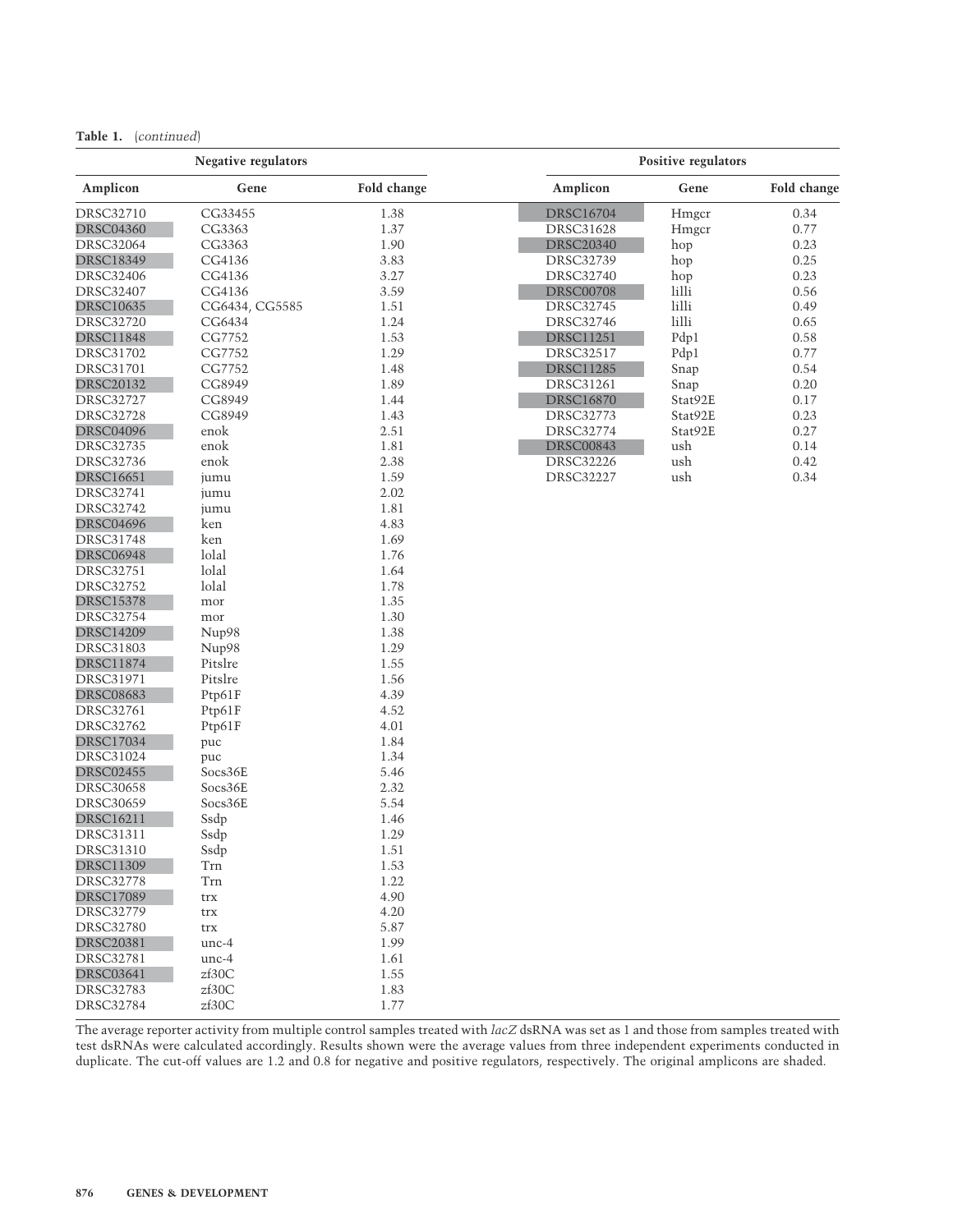## **References**

- Baeg, G.H., Zhou, R., and Perrimon, N. 2005. Genome-wide RNAi analysis of JAK/STAT signaling components in *Drosophila. Genes* & *Dev.* **19:** 1861–1870.
- Echeverri, C.J., Beachy, P.A., Baum, B., Boutros, M., Buchholz, F., Chanda, S.K., Downward, J., Ellenberg, J., Fraser, A.G., Hacohen, N., et al. 2006. Minimizing the risk of reporting false positives in large-scale RNAi screens. *Nat. Methods* **3:** 777–779.
- Kulkarni, M.M., Booker, M., Silver, S.J., Friedman, A., Hong, P., Perrimon, N., and Mathey-Prevot, B. 2006. Evidence of offtarget effects associated with long dsRNAs in *Drosophila melanogaster* cell-based assays. *Nat. Methods* **3:** 833–838.
- Lewis, B.P., Shih, I.H., Jones-Rhoades, M.W., Bartel, D.P., and Burge, C.B. 2003. Prediction of mammalian microRNA targets. *Cell* **115:** 787–798.
- Ma, Y., Creanga, A., Lum, L., and Beachy, P.A. 2006. Prevalence of off-target effects in *Drosophila* RNA interference screens. *Nature* **443:** 359–363.